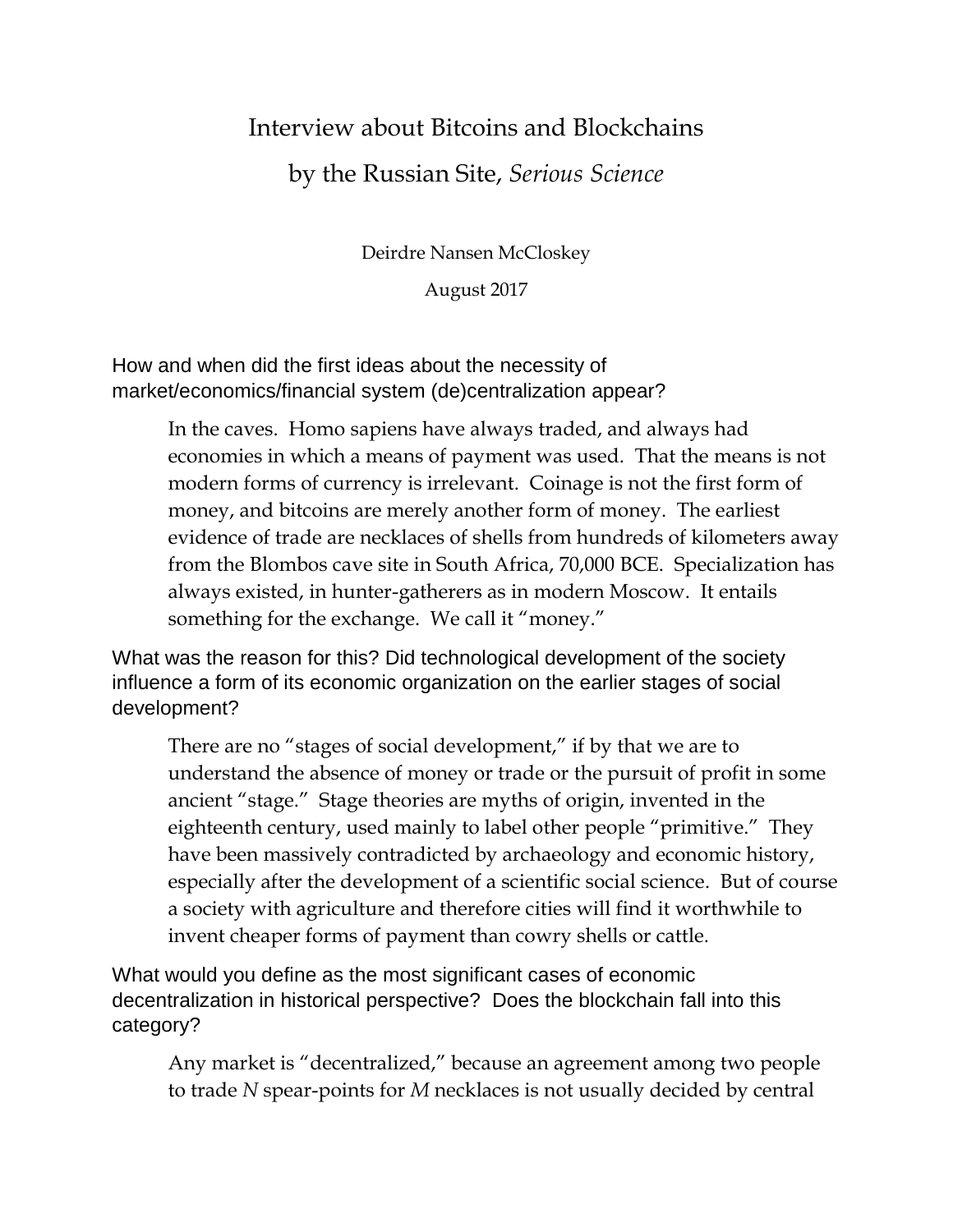plan, and is often not influenced by any government whatever. Central registers are as ancient as censuses of population for taxation. Decentralized registers are as old as writing, which began in, for example, Mesopotamia and Crete, as economic accounting. Humans carried in their heads a balance sheet of duties and debts and reputations. The assembling of information from private sources to yield public prices was done by bargaining in markets. Personal reputation is another blockchain at all stages of civilization. Double-entry bookkeeping, invented in Venice in the Middle Ages, is another example, literally a register in the style of blockchains. Confidentially was assured by literally "keeping" the books.

What distinguishes blockchain decentralization from the earlier cases of economic decentralization?

Nothing. That does not mean that blockchains will be unimportant. Maybe they will be important. No one knows. But they are merely one of dozens of ways in human history of storing reputation and implementing exchanges. We have seen, I point out as an economic historian, similar advances before. On the one hand, that a steam engine is "like" an ox or the wind or falling water in moving a grain mill does not make it an unimportant advance. On the other hand, contemporary technologists are liable to decide, because they do *not* know the history, that their favored invention is a Great Revolution, that it *changes everything*. My point as an economic historian is to question such fevered speculation. The decentralized currency of bitcoin, for example, was paralleled in the socalled "free banking era" of the 1830s through 1850s in the United States, during which the monopoly of government-issued currency was challenged.

There is a widespread point of view that blockchain and cryptocurrency are something unique, something that doesn't have any historical analogies. Would you agree with this statement? Is blockchain technology really something unique? Or is it just a technologically mediated logical consequence of the previous attempts to decentralize economics?

No, as I say. Blockchains may or may not transform the economy, but they are the same as many other such transformations, and we must not let a fevered science-fiction imagination take over our minds!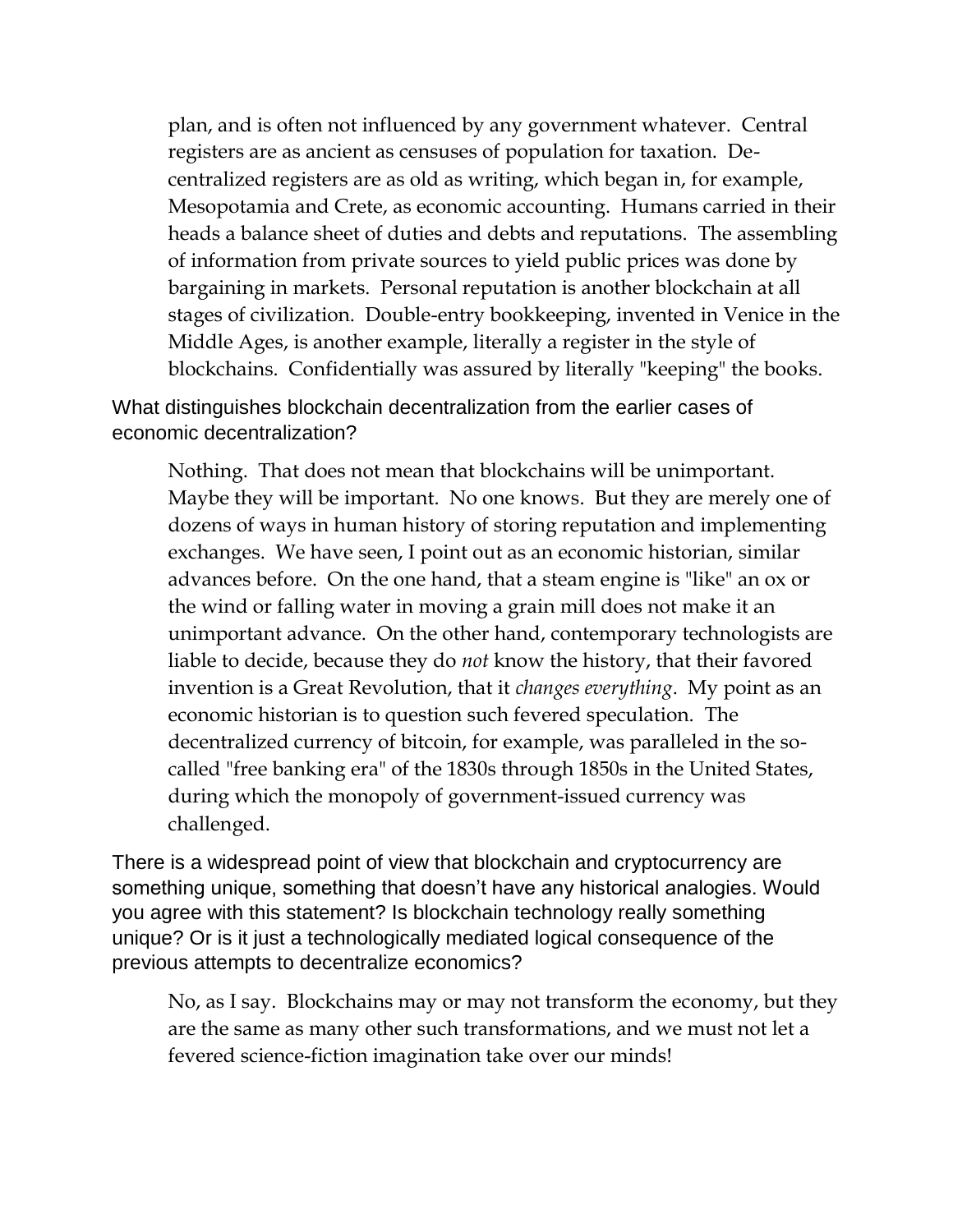Transformation of economy according to the blockchain technique presupposes the use of cryptocurrency. Are there any historical analogies for it?

As said, dozens.

In your opinion, do we have any reason to talk about real perspectives of transformation of national and international economies according to the blockchain principle?

It remains to be seen, but probably no. Registers, reputation, secrecy, nongovernmental currencies are routine in history.

If the blockchain technology was commonly used, how would the role of government, state and banks change?

They would of course become less important, in the manner, as I said, of Free Banking in the United States before the Civil War.

How can national economies benefit from the use of the blockchain technology?

By letting people use them, and not standing in the way of private improvements in the means of payment. Governments do not usually know what improvements are good. But they do know what improvements threaten the monopolies they support, such as Russian oligarchs or American recipients of corporate welfare.

What difficulties/obstacles could appear if blockchain was used universally?

How would I, or anyone else, know unless it is allowed to be tried out?

Radical supporters of the blockchain idea state that it can become a real technological solution of the problem of social inequality. They claim that the blockchain technology can lead to economic freedom from the rules that corporations and governments impose. Would you say that blockchain could be a solution of the problem of social inequality? Could the blockchain become a foundation for the welfare society of all people as opposed to capitalistic idea of welfare of minority at the costs of majority? Could some ethical contradictions appear while implementation and usage of this technology?

"Capitalism" (a silly word, by the way) is emphatically not about "the welfare of the minority at the cost of the majority." It is about innovation, improvement, trade-tested betterment. That is what has made the poor among us 30 times better off than our ancestors in 1800. Yes, letting people "have a go" (as British English puts it) is a good idea, and will undermine